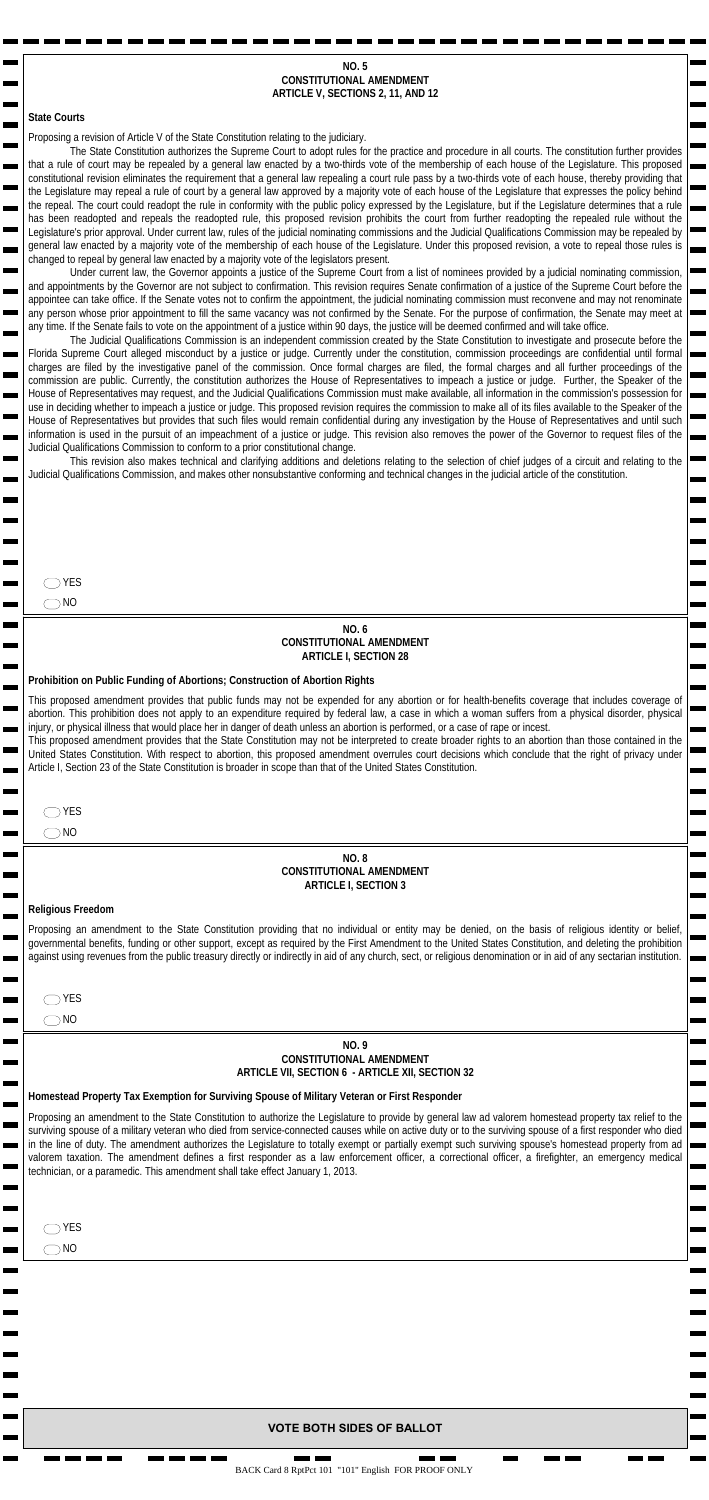| <b>NOVEMBER 6, 2012</b>                                                                                                                                                                                                                                                                                         |
|-----------------------------------------------------------------------------------------------------------------------------------------------------------------------------------------------------------------------------------------------------------------------------------------------------------------|
|                                                                                                                                                                                                                                                                                                                 |
| TO VOTE, COMPLETELY FILL IN THE OVAL ● NEXT TO YOUR CHOICE.<br>Use a black or dark blue ballpoint or felt-tipped pen.                                                                                                                                                                                           |
| If you make a mistake, don't hesitate to ask for a new ballot. If you erase or make other marks, your vote may not count.<br>To vote for a candidate whose name is not printed on the ballot, fill in the oval , and write in the candidate's name on the                                                       |
| blank line provided for a write-in candidate.                                                                                                                                                                                                                                                                   |
| <b>NO. 10</b>                                                                                                                                                                                                                                                                                                   |
| <b>CONSTITUTIONAL AMENDMENT</b><br><b>ARTICLE VII, SECTION 3</b>                                                                                                                                                                                                                                                |
| <b>ARTICLE XII, SECTION 32</b>                                                                                                                                                                                                                                                                                  |
| <b>Tangible Personal Property Tax Exemption</b>                                                                                                                                                                                                                                                                 |
| Proposing an amendment to the State Constitution to:<br>(1) Provide an exemption from ad valorem taxes levied by counties, municipalities, school districts, and other local governments on tangible                                                                                                            |
| personal property if the assessed value of an owner's tangible personal property is greater than \$25,000 but less than \$50,000. This new exemption, if<br>approved by the voters, will take effect on January 1, 2013, and apply to the 2013 tax roll and subsequent tax rolls.                               |
| (2) Authorize a county or municipality for the purpose of its respective levy, and as provided by general law, to provide tangible personal property<br>tax exemptions by ordinance. This is in addition to other statewide tangible personal property tax exemptions provided by the Constitution and this     |
| amendment.                                                                                                                                                                                                                                                                                                      |
| <b>YES</b>                                                                                                                                                                                                                                                                                                      |
| $\neg$ NO                                                                                                                                                                                                                                                                                                       |
| <b>NO.11</b>                                                                                                                                                                                                                                                                                                    |
| <b>CONSTITUTIONAL AMENDMENT</b><br><b>ARTICLE VII, SECTION 6</b>                                                                                                                                                                                                                                                |
| Addition.<br>nption; Low-Income Collings Who Maintain Long-Term Residency on Property; Equal to Assessed Value<br><b>Somestead</b>                                                                                                                                                                              |
| to the State<br>authorize the Legislature, by general law and subject to conditions set forth in the general law, to<br>Proposing an<br>10n                                                                                                                                                                     |
| allow counties and municipalities<br>homestead tax exemption equal to the assessed value of homestead property if the property has a<br>an additi<br>naintained permanent residency on the property for not less than 25 years, who has attained age 65,<br>just value less than \$250.0<br>mer who h           |
| and who has a low hous and income<br><b>'efiner</b><br>general law.                                                                                                                                                                                                                                             |
|                                                                                                                                                                                                                                                                                                                 |
| <b>YES</b>                                                                                                                                                                                                                                                                                                      |
| $\neg$ NO                                                                                                                                                                                                                                                                                                       |
| $N^{\circ}$<br><b>JNSTITY</b><br><b>JOMENT</b><br>vAL.                                                                                                                                                                                                                                                          |
| <b>ACLE IX</b><br>10N <sub>7</sub>                                                                                                                                                                                                                                                                              |
| <b>Ate Univer</b><br>ysten.<br>Appointment of Student Body President to Board of Governors of the                                                                                                                                                                                                               |
| at of the F<br>Proposing an amendment to the State Constitution to replace the pr<br>Student Associa<br>with the chair of the council of state university<br>student body presidents as the student member of the Board of<br>and to require that the Board of Governors<br>vernors of<br><b>University Sys</b> |
| organize such council of state university student body presidents.                                                                                                                                                                                                                                              |
| YES<br>$\neg$ NO                                                                                                                                                                                                                                                                                                |
|                                                                                                                                                                                                                                                                                                                 |
| <b>VOLUSIA COUNTY SCHOOL BOARD REFERF</b><br>$J$ M                                                                                                                                                                                                                                                              |
| <b>NAL PURPOSES OF SCHOO</b><br>REFERENDUM REGARDING AD VALOREM TAX MILLAGE FOR SCHOOL OPER.                                                                                                                                                                                                                    |
| Shall the School District of Volusia County voter-approved ad valorem millage be one mill for school of<br>tional purposes t<br>port academic<br>nrams,                                                                                                                                                         |
| including the arts, the recruitment and retention of teachers, and student activities and athletics, beginning<br>(1, 2013)<br>on June 30, 2c<br>∾ith<br>annual reporting of these funds to the citizens of Volusia County?                                                                                     |
|                                                                                                                                                                                                                                                                                                                 |
| YES FOR APPROVAL                                                                                                                                                                                                                                                                                                |
| NO FOR REJECTION                                                                                                                                                                                                                                                                                                |
| <b>CITY OF ORANGE CITY</b><br><b>CHARTER AMENDMENTS</b>                                                                                                                                                                                                                                                         |
| <b>CITY OF ORANGE CITY</b>                                                                                                                                                                                                                                                                                      |
| <b>SPECIAL REFERENDUM</b>                                                                                                                                                                                                                                                                                       |
| <b>CHARTER AMENDMENT ONE</b><br>ELECTION AND QUALIFYING DATES                                                                                                                                                                                                                                                   |
| Charter Amendment Revising Municipal Election and Qualifying Dates to Coincide with the Florida Election Code.                                                                                                                                                                                                  |
| To amend Orange City's Charter to create economic efficiencies and increase voter turn-out by changing election and qualifying dates to even-numbered                                                                                                                                                           |
| years to coincide with federal, state and county elections and to change the current terms of City Council Members necessitated by this amendment.                                                                                                                                                              |
| Shall the above-described Charter Amendment be adopted?                                                                                                                                                                                                                                                         |
|                                                                                                                                                                                                                                                                                                                 |
| YES                                                                                                                                                                                                                                                                                                             |
| $\neg$ NO                                                                                                                                                                                                                                                                                                       |
|                                                                                                                                                                                                                                                                                                                 |
|                                                                                                                                                                                                                                                                                                                 |
|                                                                                                                                                                                                                                                                                                                 |
|                                                                                                                                                                                                                                                                                                                 |
| <b>VOTE BOTH SIDES OF BALLOT</b>                                                                                                                                                                                                                                                                                |

 $\mathbf{r}$ 

 $\blacksquare$ 

## **SAMPLE GENERAL ELECTION BALLOT VOLUSIA COUNTY, FLORIDA NOVEMBER 6, 2012**

 $\blacksquare$  $\blacksquare$